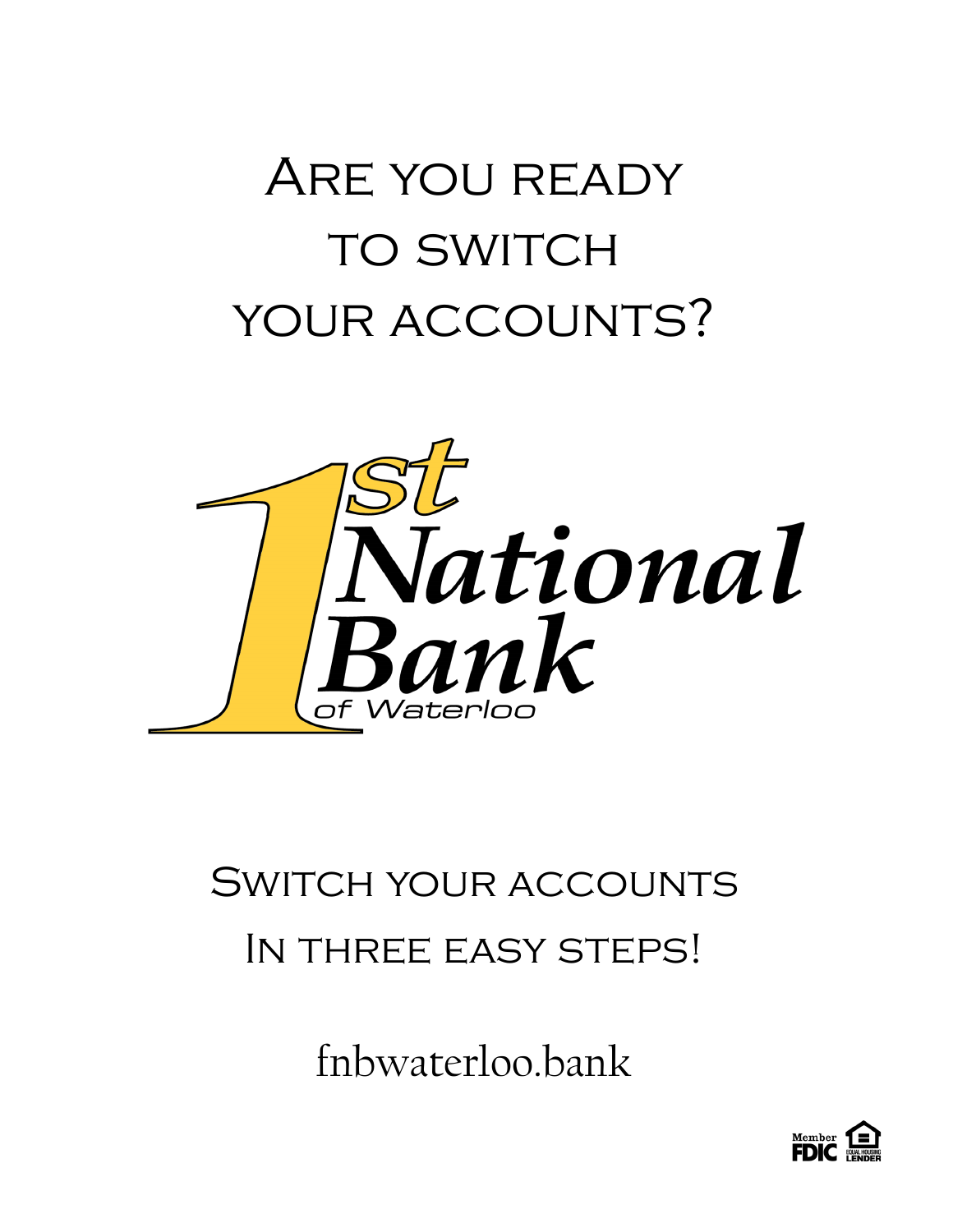

## **Switch kit instructions**

#### **Step One: Open your new accounts with us**

Your first step is to open your new FNB checking or savings account. Minimum deposits to open an account are \$25-\$100 depending on account type. See a new account representative to help you choose the account that best fits your needs.

#### **Step Two: Switch your automatic transactions**

The enclosed forms will help you contact the companies and financial institutions which handle your automatic deposits and withdrawals. We will be happy to help you with any of these forms. Use the checklist below to maintain a record of the companies you need to contact:

- Direct Deposit (Human Resources, Retirement, Pension, Social Security, etc.)
- Automatic withdrawals (Mortgage payment, Insurance, Utility Bills, Online bill pay accounts, loan payments (personal, student, etc.), gym memberships, charitable donations, cell phone payments, etc.)
- Review quarterly history from previous institution to ensure accuracy of all Direct Deposits and Automatic Withdrawals.

#### *For quick reference of all transaction and contact information use the attached documents!*

#### **Step Three: Close accounts with former financial institution**

Be sure to leave your old accounts active long enough to allow outstanding checks and automatic withdrawals to clear the account. Leave enough money in place to cover these transactions. This process may take several weeks. Once you are sure that the old accounts are inactive; ask your previous institution to send you the balance from that account. You can then destroy your old checks, ATM/ Debit cards, and deposit slips.

#### **You're done!!!**

#### **Welcome to First National Bank of Waterloo. We hope you will take advantage of all of our great products and services. Do not hesitate to let us know if we can help in any way.**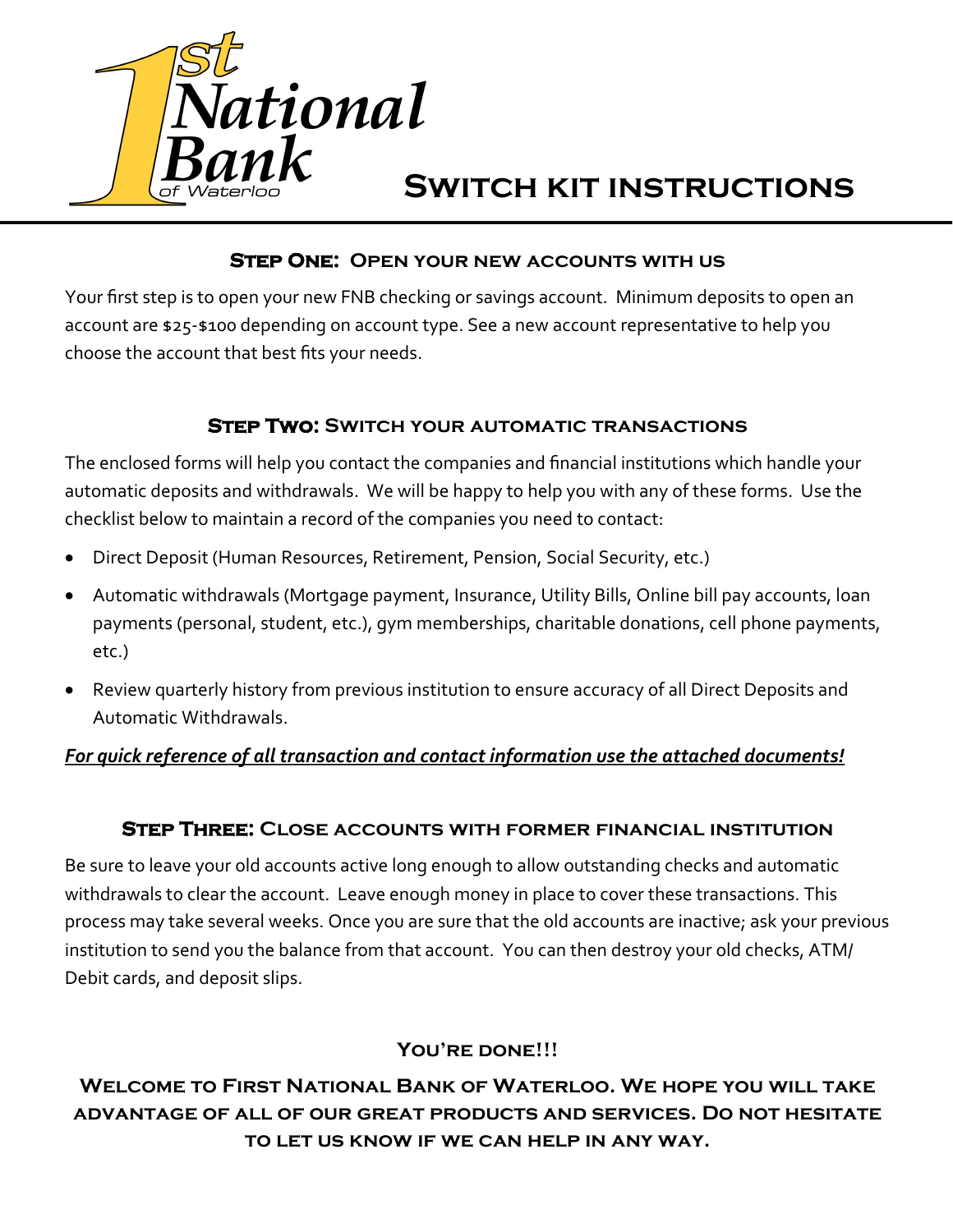

### **Redirecting your direct deposit**

Please redirect my Direct Deposit to First National Bank of Waterloo.

| Please change my direct deposit to:                        |                                        |  |  |
|------------------------------------------------------------|----------------------------------------|--|--|
| <b>First National Bank of Waterloo</b>                     |                                        |  |  |
| 228 S Main St PO Box 507                                   |                                        |  |  |
| Waterloo, IL 62298                                         |                                        |  |  |
| <b>First National Bank of Waterloo</b>                     |                                        |  |  |
| Routing # 081017478                                        |                                        |  |  |
| Checking Account # __ __ __ __ __ __ __ __ __              | Fixed Amount \$_______________         |  |  |
| Savings Account # $\_\_\_$                                 | Fixed Amount \$                        |  |  |
| I authorize this change in my Direct Deposit.              |                                        |  |  |
| Signature                                                  | Date                                   |  |  |
| Signature                                                  | Date                                   |  |  |
| Please send this to your current Direct Deposit processor. | <b>First National Bank of Waterloo</b> |  |  |

fnbwaterloo.bank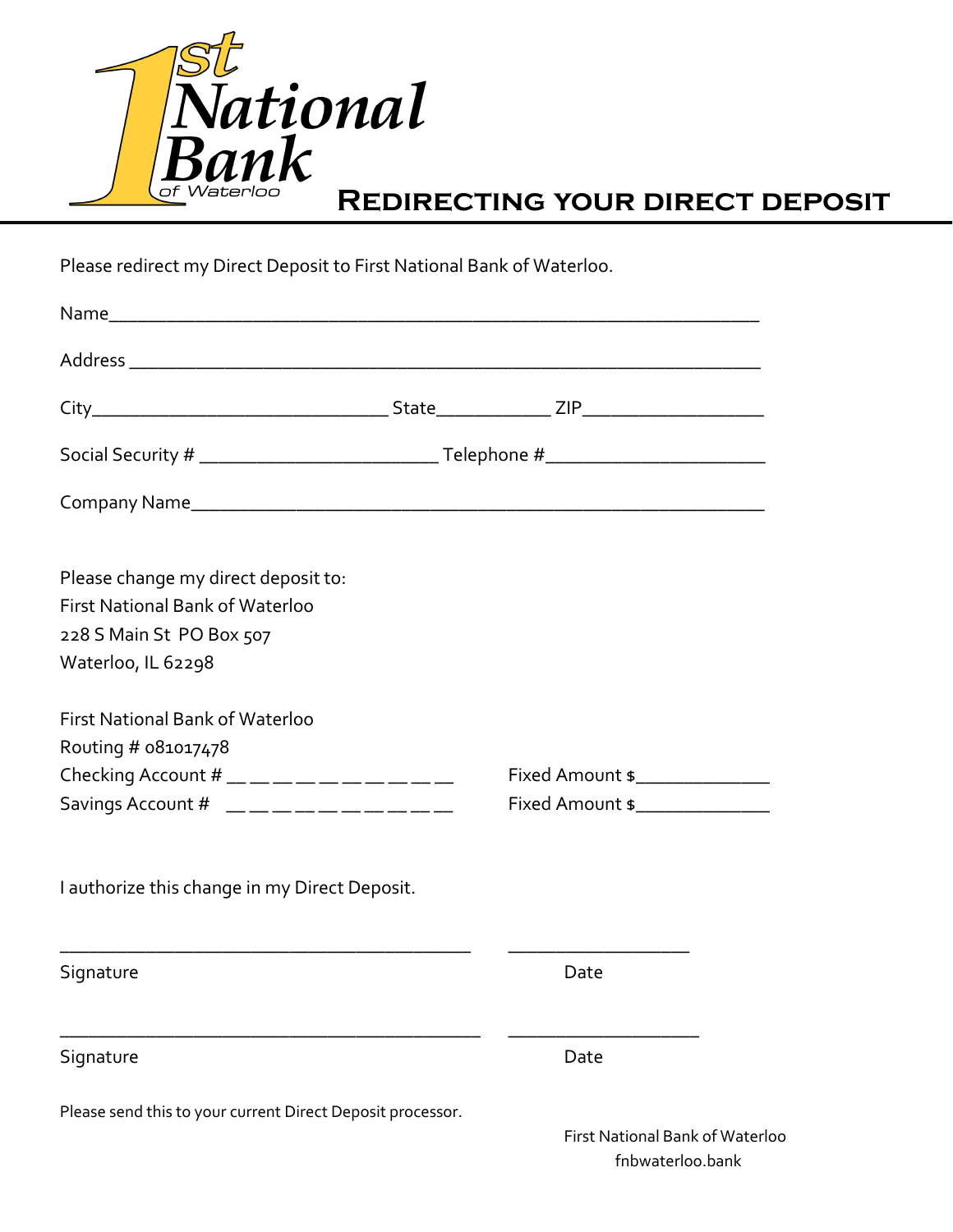

## **Redirecting Your Automatic Payment**

I am writing to inform you of a change in my automatic payment.

|                                                                                                                             |  | Company Name ________________________________Customer Account # ________________           |
|-----------------------------------------------------------------------------------------------------------------------------|--|--------------------------------------------------------------------------------------------|
|                                                                                                                             |  | Currently you are paid automatically from my bank account at ____________________          |
|                                                                                                                             |  |                                                                                            |
| First National Bank of Waterloo Account # __ __ __ __ __ __ __ __ __<br>First National Bank of Waterloo Routing # 081017478 |  | Please debit future automatic payments from my account at First National Bank of Waterloo. |
| Amount of payment \$                                                                                                        |  |                                                                                            |
|                                                                                                                             |  |                                                                                            |
| First National Bank of Waterloo                                                                                             |  |                                                                                            |
| 228 S Main St PO Box 507<br>Waterloo, IL 62298                                                                              |  |                                                                                            |
| I authorize this change in my automatic payment.                                                                            |  |                                                                                            |
| Signature                                                                                                                   |  | Date                                                                                       |
| Signature                                                                                                                   |  | Date                                                                                       |
| Please send this to the company that receives your automatic payment.                                                       |  |                                                                                            |

First National Bank of Waterloo fnbwaterloo.bank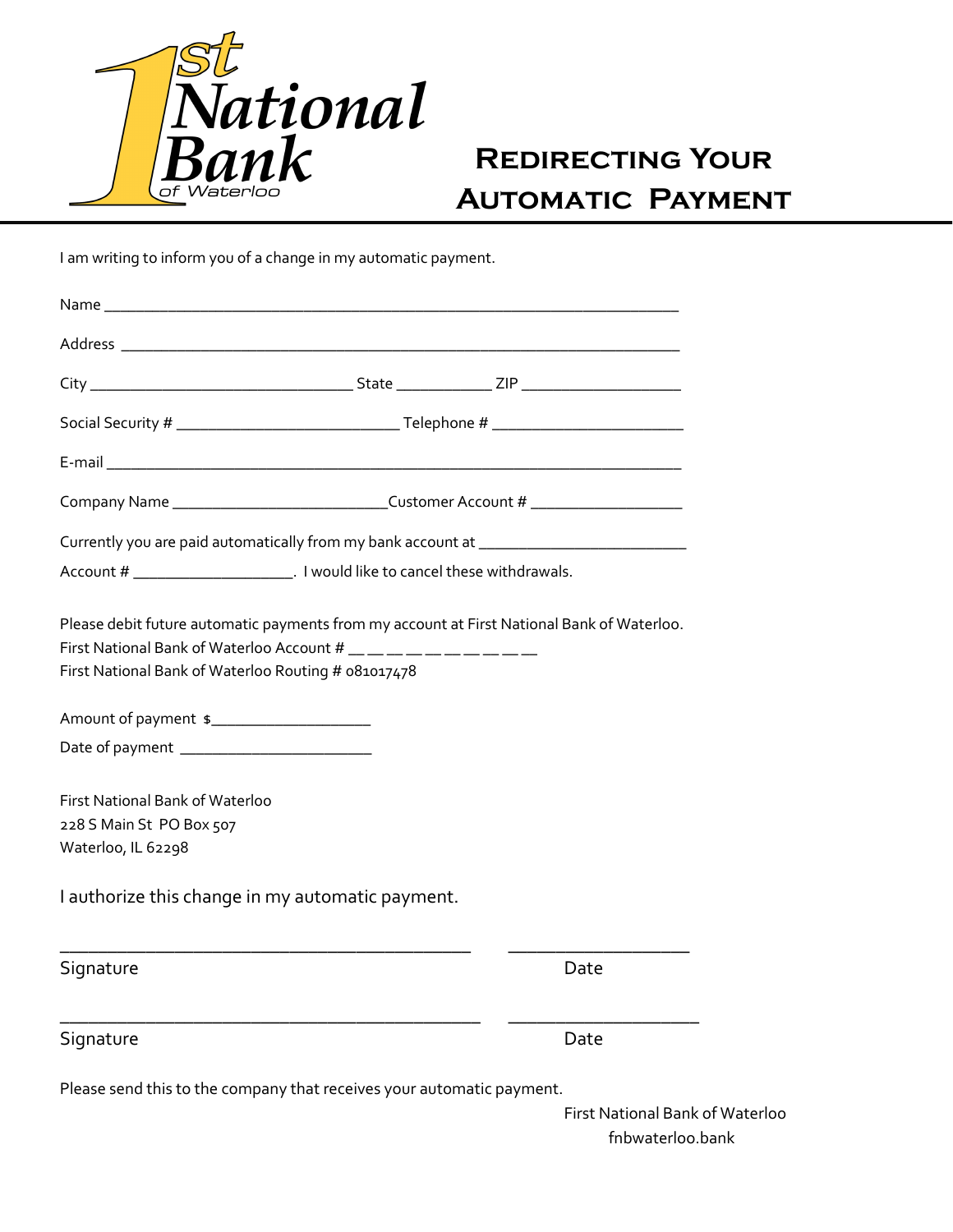| <b>Company Name</b>                                                                                                                            | Telephone Number             |
|------------------------------------------------------------------------------------------------------------------------------------------------|------------------------------|
| <b>Account Number</b>                                                                                                                          | <b>Amount of Transaction</b> |
| <u> 1980 - Johann Barbara, martin da basar da basar da basar da basar da basar da basar da basar da basar da basa</u><br><b>Contact Person</b> | Date to be Completed         |
| Company Name                                                                                                                                   | Telephone Number             |
| <b>Account Number</b>                                                                                                                          | <b>Amount of Transaction</b> |
| <b>Contact Person</b>                                                                                                                          | Date to be Completed         |
| Company Name                                                                                                                                   | Telephone Number             |
| <b>Account Number</b>                                                                                                                          | <b>Amount of Transaction</b> |
| <b>Contact Person</b>                                                                                                                          | Date to be Completed         |
| Company Name                                                                                                                                   | Telephone Number             |
| <b>Account Number</b>                                                                                                                          | <b>Amount of Transaction</b> |
| <b>Contact Person</b>                                                                                                                          | Date to be Completed         |